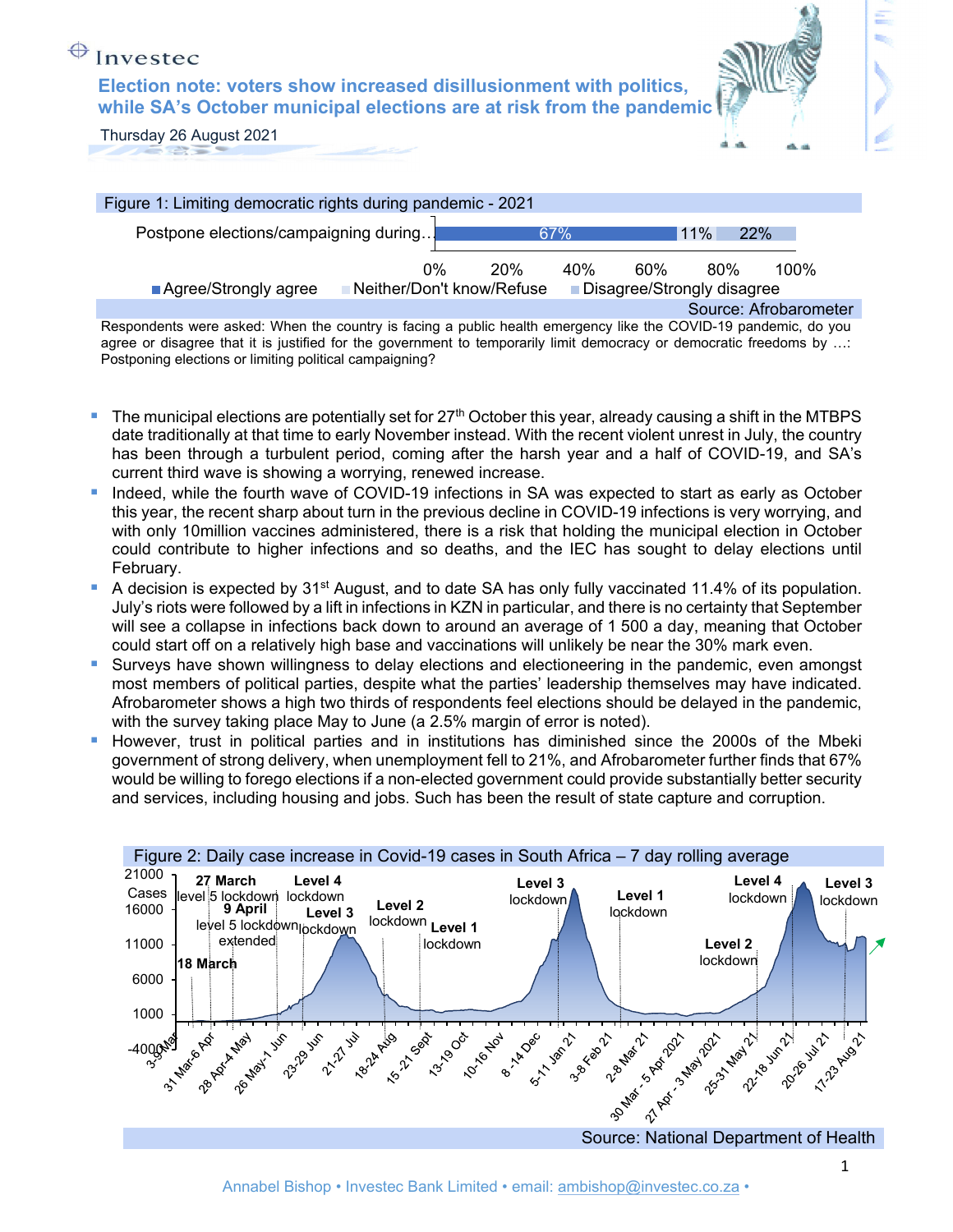**Election note: voters show increased disillusionment with politics, while SA's October municipal elections are at risk from the pandemic** 



Thursday 26 August 2021



Respondents were asked: When the country is facing a public health emergency like the COVID-19 pandemic, do you agree or disagree that it is justified for the government to temporarily limit democracy or democratic freedoms by taking the following measures: Postponing elections or limiting political campaigning? (% who "agree" or "strongly agree") Do you feel close to any particular political party? Which party is that?

- As the municipal elections approach, either in October or potentially February next year, more surveys will come in, but already the ANC had been showing some waning support, while smaller parties had seen some gains. But overall voter turnout has not been high. The dominance of the ANC and rise of the EFF over the past decade has seen a definite increased move towards populist policies, while the perceived outlook for the economy has deteriorated in many surveys over the 2010s decade.
- This comes though even under Ramaphosa's presidency with the recent announcement of a state pension fund and risk to private pensions, and pensions themselves, against a decade of looting of state funds and hollowing out of state institutions. This has driven the decline in various state institutions.



Source: Afrobarometer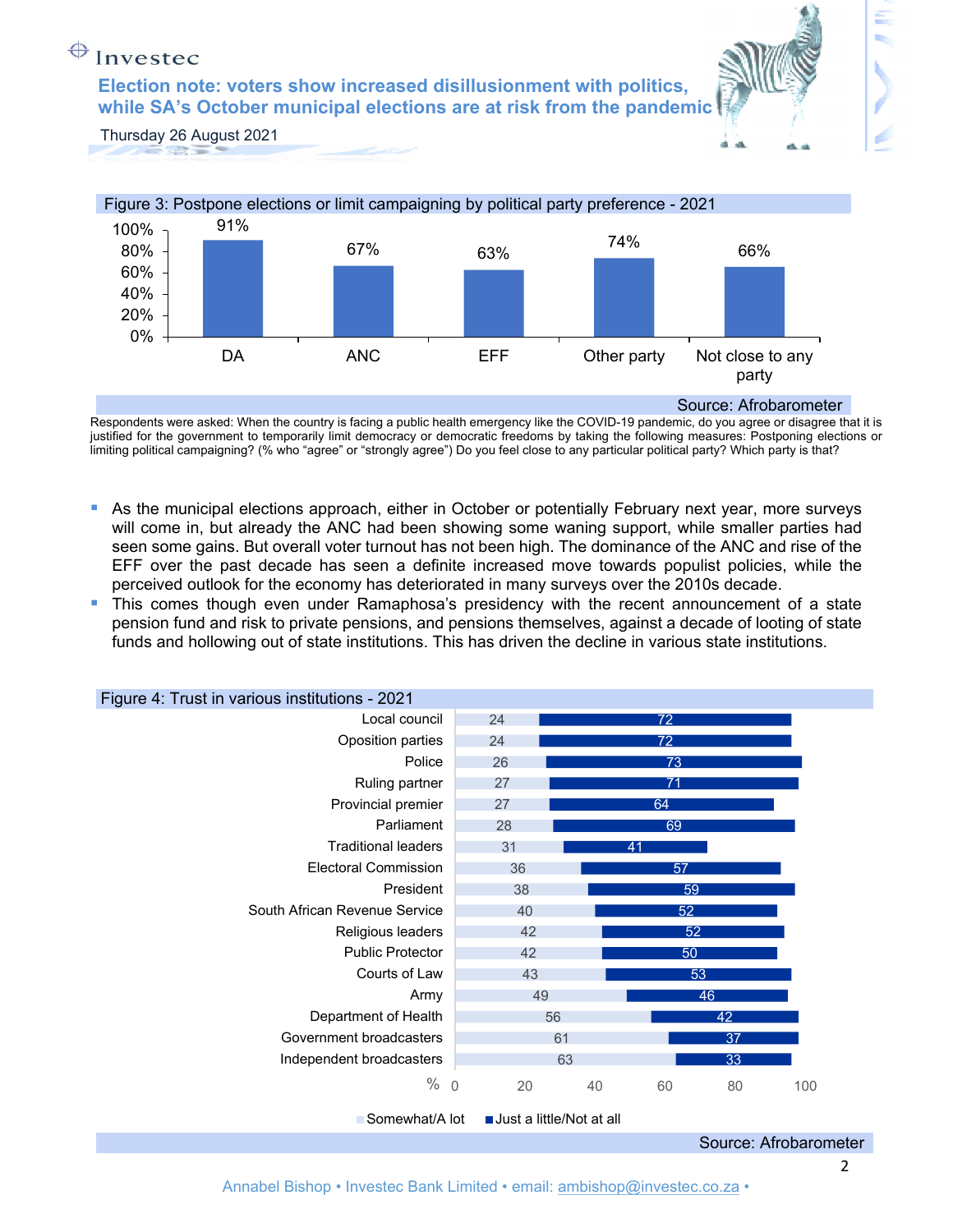**Election note: voters show increased disillusionment with politics, while SA's October municipal elections are at risk from the pandemic** 



Thursday 26 August 2021



- The recent unrest has shown less immediate impact on many economic indicators than may have been expected in July, with the violent riots occurring halfway through the month, but ignores the negative impact on fixed investment, investor sentiment and so the impetus for future growth. Falling trust in political parties and various state institutions indeed evidences the long-term trend in waning business confidence over the 2010s, and so the weakening growth of private sector investment, although the private sector still invests more than both government and the parastatals in infrastructure.
- Trust in parliament in particular has fallen over 50% in 2006 to under 30% in 2021, clearly showing that government policies, particularly amongst the young, are not aligned to that of many South Africans. The trust deficit is spread across both the rural and urban areas, and this is worrying as it also indicates the space for further social unrest.
- The riots also follow on from the arrest of ex-President Zuma, and are indicative of changes in the ANC as the Zuma/RET faction sees waning power. However, the high poverty and growing unemployment in SA speaks urgently to the need for structural reforms in SA which will have the result of boosting economic growth rapidly and not have the side effects of shutting down existing production, businesses and employment, while dramatically improved civil servant productivity and delivery of necessary services is critical, which includes getting councils and other government departments up to full operation.



Source: Afrobarometer

Respondents were asked: If a non-elected government or leader could impose law and order, and deliver houses and jobs, how willing or unwilling would you be to give up regular elections and live under such a government?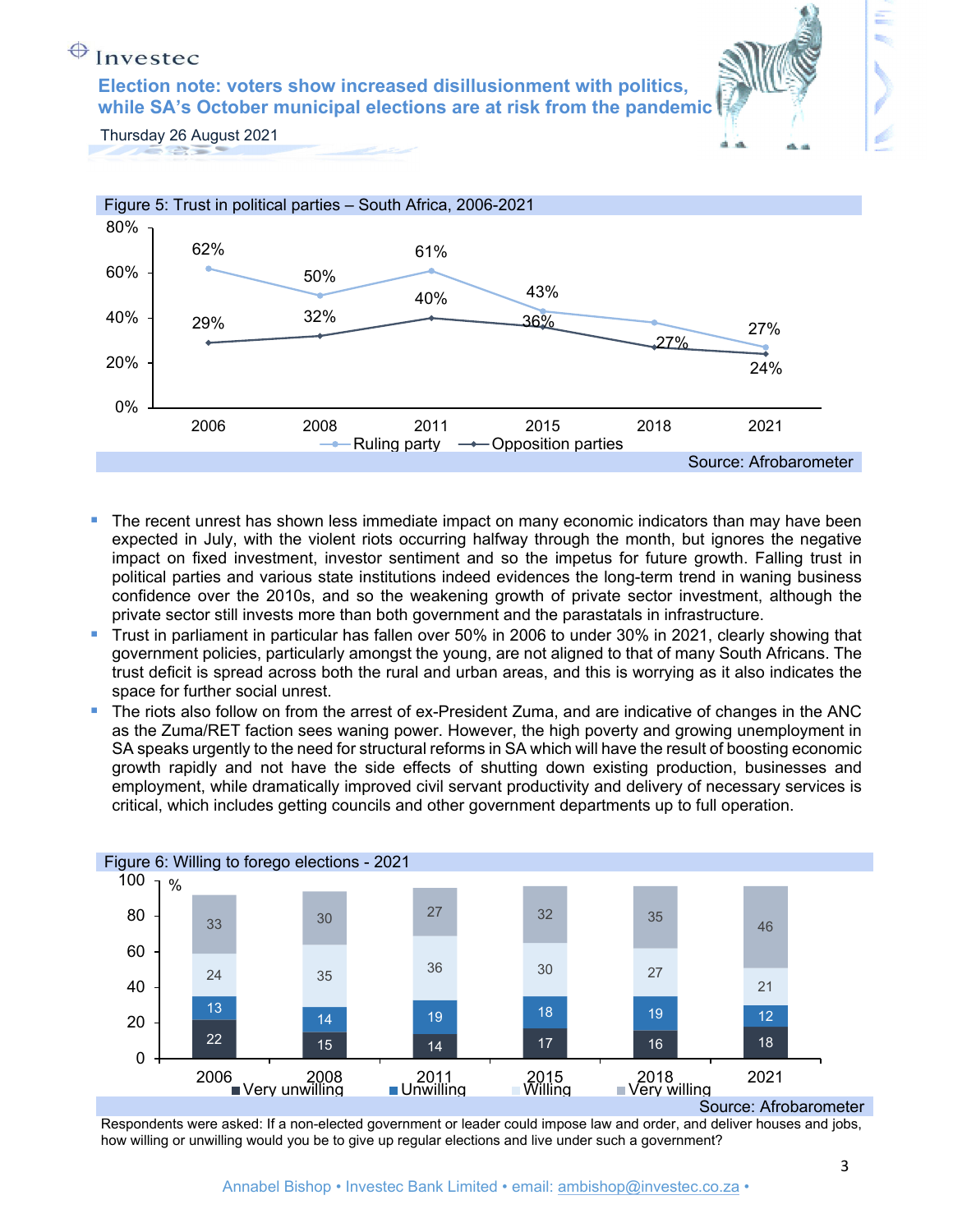**Election note: voters show increased disillusionment with politics, while SA's October municipal elections are at risk from the pandemic** 



tije.

Thursday 26 August 2021



#### Source: Afrobarometer

Respondents were asked: How much do you trust Parliament, or haven't you heard enough about them to say?

### Figure 8: Trust in the ruling party by socio-demographic group - 2021



Respondents were asked: How much do you trust the ruling party, or haven't you heard enough about them to say? (% who say "somewhat" or "a lot")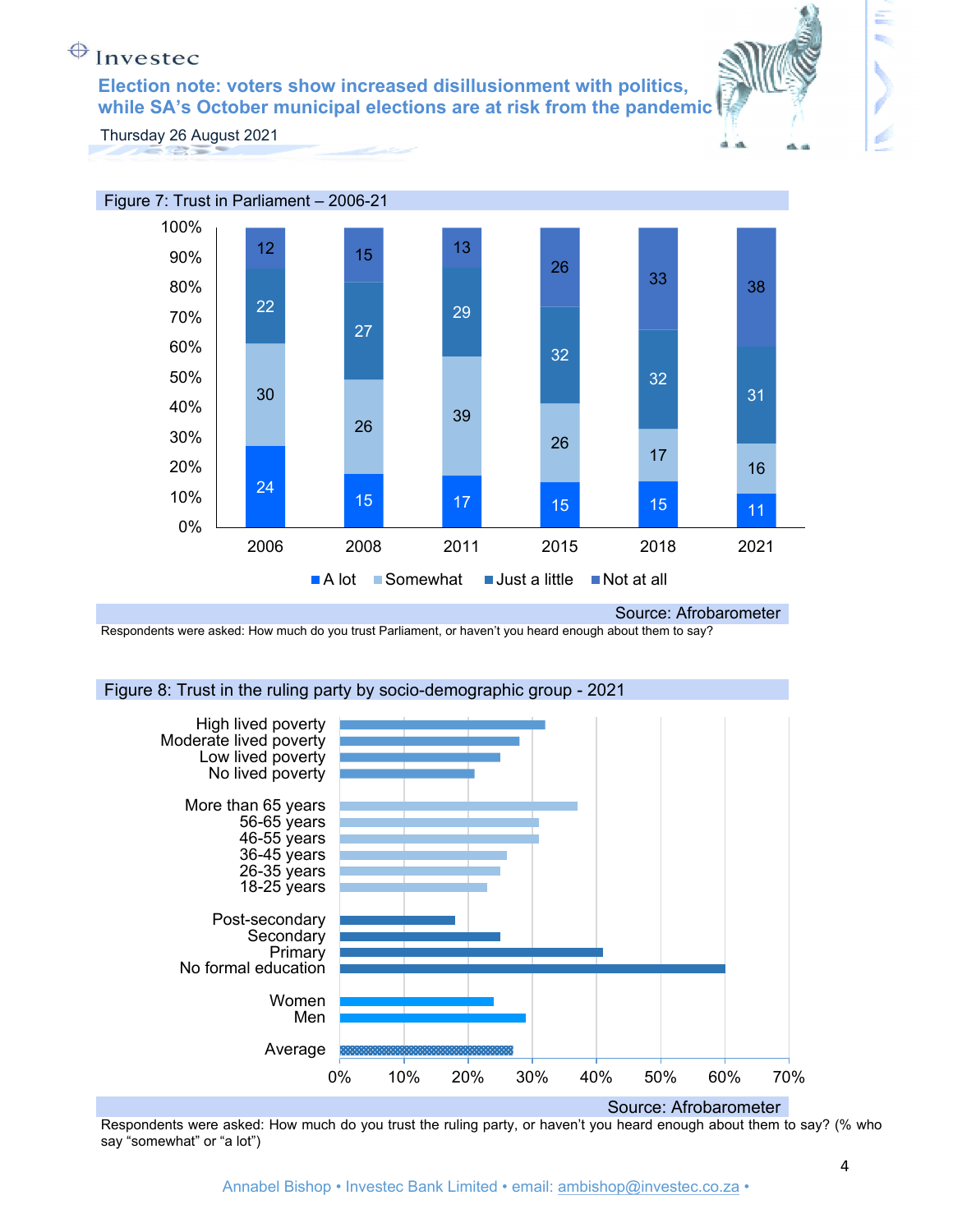### Investec **Election note: voters show increased disillusionment with politics, while SA's October municipal elections are at risk from the pandemic**



Thursday 26 August 2021

Disclaimer

For the purposes of this disclaimer, Investec shall include Investec Bank Limited, its ultimate holding company, a subsidiary (or a subsidiary of a subsidiary) of that entity, a holding company of that entity or any other subsidiary of that holding company, and any affiliated entity of any such entities. "Investec Affiliates" shall mean any directors, officers, representatives, employees, advisers or agents of any part of Investec.

The information and materials presented in this report are provided to you solely for general information and should not be considered as an offer or solicitation of an offer to sell, buy or subscribe to any securities or any derivative instrument or any other rights pertaining thereto.

The information in this report has been compiled from sources believed to be reliable, but neither Investec nor any Investec Affiliates accept liability for any loss arising from the use hereof or makes any representations as to its accuracy and completeness. Any opinions, forecasts or estimates herein constitute a judgement as at the date of this report. There can be no assurance that future results or events will be consistent with any such opinions, forecasts or estimates. Past performance should not be taken as an indication or guarantee of future performance, and no representation or warranty, express or implied is made regarding future performance. The information in this report and the report itself is subject to change without notice. This report as well as any other related documents or information may be incomplete, condensed and/or may not contain all material information concerning the subject of the report; its accuracy cannot be guaranteed. There is no obligation of any kind on Investec or any Investec Affiliates to update this report or any of the information, opinions, forecasts or estimates contained herein.

Investec (or its directors, officers or employees) may, to the extent permitted by law, own or have a position or interest in the financial instruments or services referred to herein, and may add to or dispose of any such position or may make a market or act as a principal in any transaction in such financial instruments. Investec (or its directors, officers or employees) may, to the extent permitted by law, act upon or use the information or opinions presented herein, or research or analysis on which they are based prior to the material being published. Investec may have issued other reports that are inconsistent with, and reach different conclusions from, the information presented in this report. Those reports reflect the different assumptions, views and analytical methods of the analysts who prepared them. The value of any securities or financial instruments mentioned in this report can fall as well as rise. Foreign currency denominated securities and financial instruments are subject to fluctuations in exchange rates that may have a positive or adverse effect on the value, price or income of such securities or financial instruments. Certain transactions, including those involving futures, options and other derivative instruments, can give rise to substantial risk and are not suitable for all investors.

This report does not contain advice, except as defined by the Corporations Act 2001 (Australia). Specifically, it does not take into account the objectives, financial situation or needs of any particular person. Investors should not do anything or forebear to do anything on the basis of this report. Before entering into any arrangement or transaction, investors must consider whether it is appropriate to do so based on their personal objectives, financial situation and needs and seek financial advice where needed.

No representation or warranty, express or implied, is or will be made in relation to, and no responsibility or liability is or will be accepted by Investec or any Investec Affiliates as to, or in relation to, the accuracy, reliability, or completeness of the contents of this report and each entity within Investec (for itself and on behalf of all Investec Affiliates) hereby expressly disclaims any and all responsibility or liability for the accuracy, reliability and completeness of such information or this research report generally.

The securities or financial instruments described herein may not have been registered under the US Securities Act of 1933, and may not be offered or sold in the United States of America or to US persons unless they have been registered under such Act, or except in compliance with an exemption from the registration requirements of such Act. US entities that are interested in trading securities listed in this report should contact a US registered broker dealer.

For readers of this report in South Africa: this report is produced by Investec Bank Limited, an authorised financial services provider and a member of the JSE Limited.

For readers of this report in United Kingdom and Europe: this report is produced by Investec Bank Plc ("IBP") and was prepared by the analyst named in this report. IBP is authorised by the Prudential Regulation Authority and regulated by the Financial Conduct Authority and the Prudential Regulation Authority and is a member of the London Stock Exchange. This report is not intended for retail clients and may only be issued to professional clients and eligible counterparties, and investment professionals as described in S19 of the Financial Services and Markets Act 2000 (Financial Promotions) Order 2005.